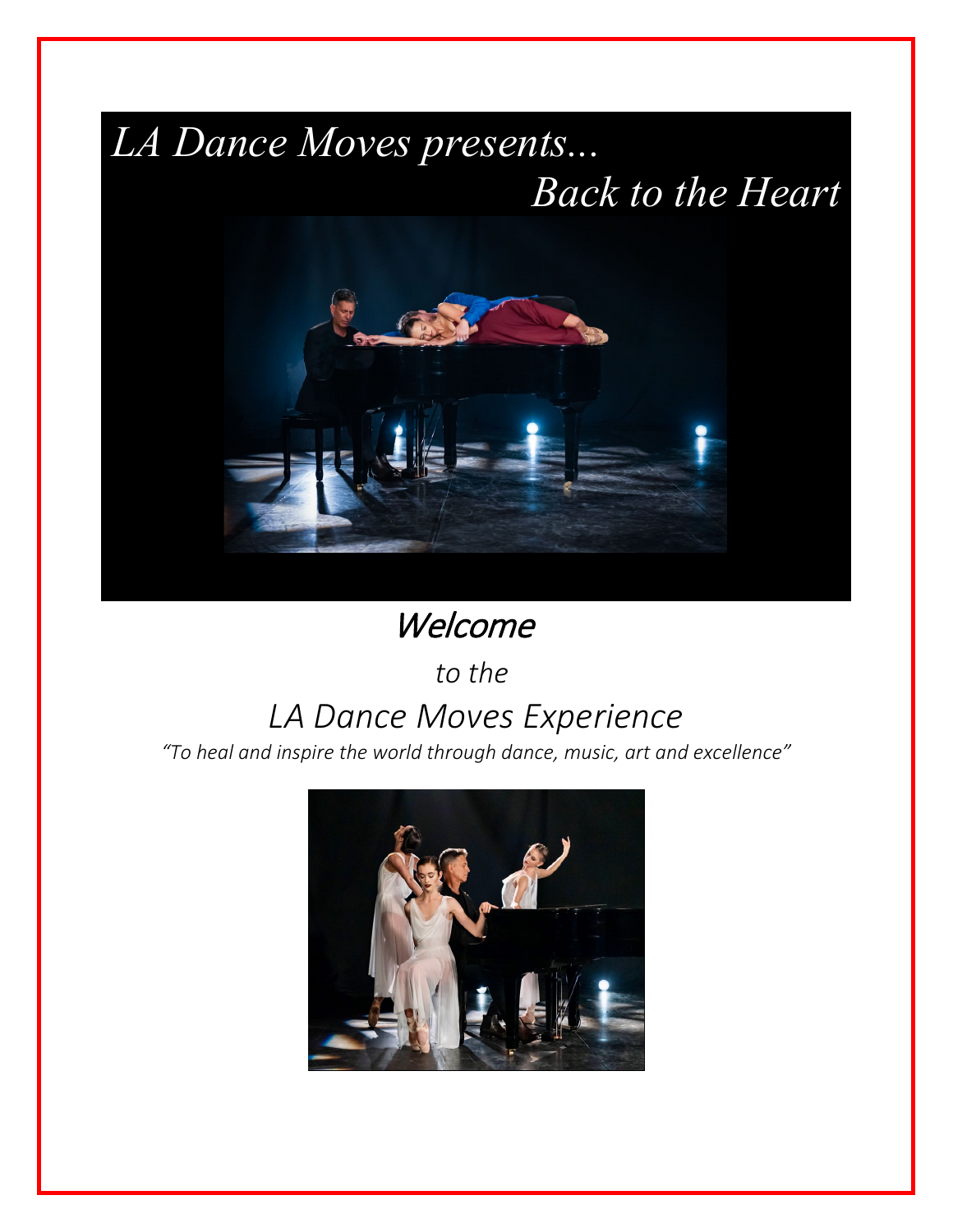# Back to the Heart

in three movements Concept and Choreography Nancy Paradis Artistic Director - LA Dance Moves

Featuring Award winning composer Frederick Keeve and Artists of LA Dance Moves

## Movement 1 Goddesses of Music

 With choreography and staging, the dancers perform to live music they hear for the first time. Danced by Damara Titmus, Hannah Barr, Michelle Lebowski

### Movement 2 Pieces of You

Performing to pre-recorded piano, the artists blend into each other's worlds Danced by Elise Filo and Chasen Greenwood

## Movement 3 Our Light Within

Performing again to live music they hear for the first time, the dancers utilize choreography, staging and their own improvisation talents to tell this story Danced by

Akem Harrison, Damara Titmus, Hannah Barr, Michelle Lebowski

## Back to the Heart Documentary

All artists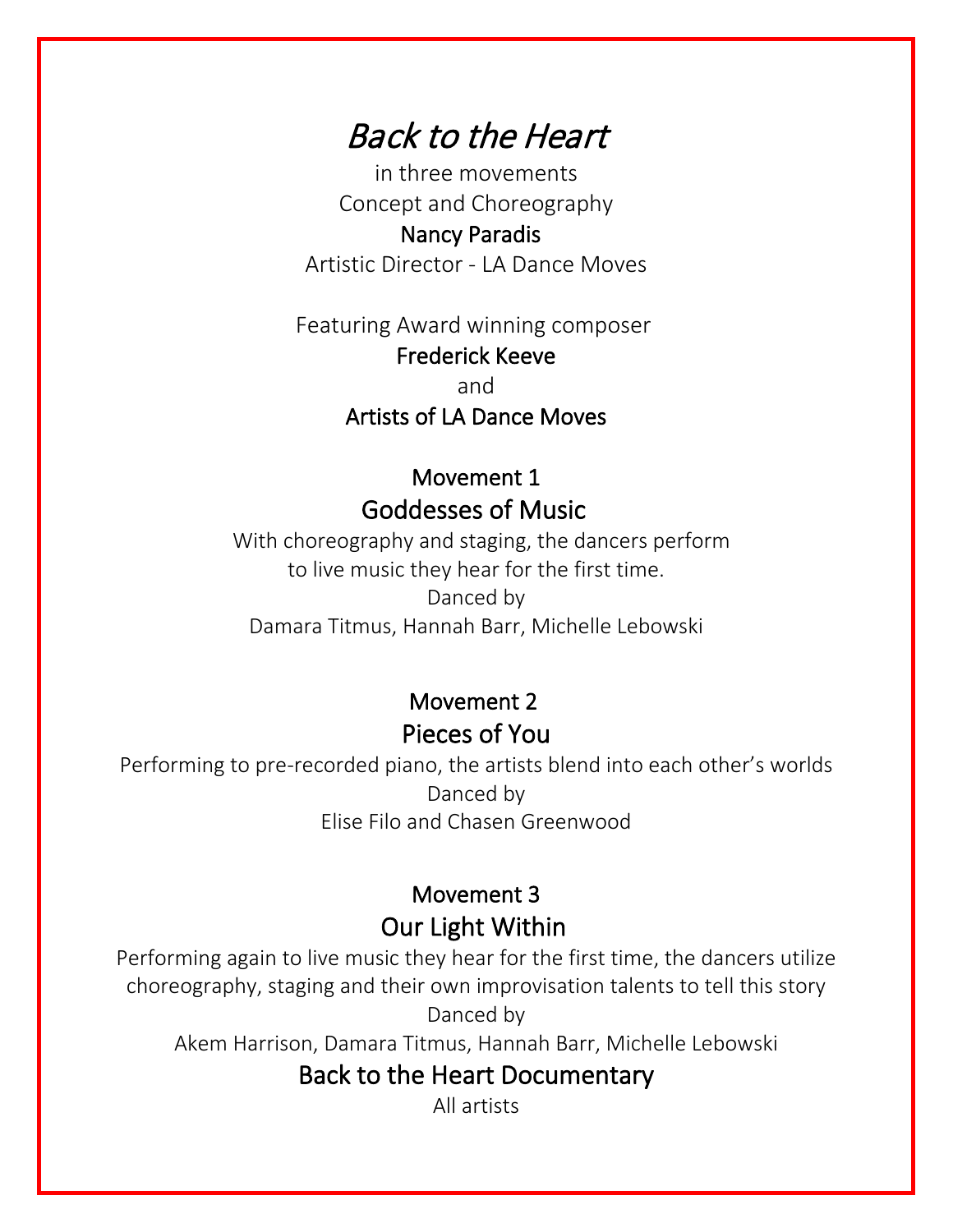#### Meet the Artists:

 Damara Titmus Hannah Barr Michelle Lebowski Akem Harrison Elise Filo Chasen Greenwood

#### Composer/Actor

Frederick Keeve

#### Producer

Nancy Paradis

#### Live Performance Cinematographer and Editor

Jerry Evans

#### Photography

Scott Edwards Photography

#### Sound Engineer

Wayne Peet

#### Interviews and Duet Rehearsal Filming

Juanito Newell

## Production Assistant

Alec Paradis

#### Social Media Coordinator

Hannah Barr

## Documentary Editor

Nancy Paradis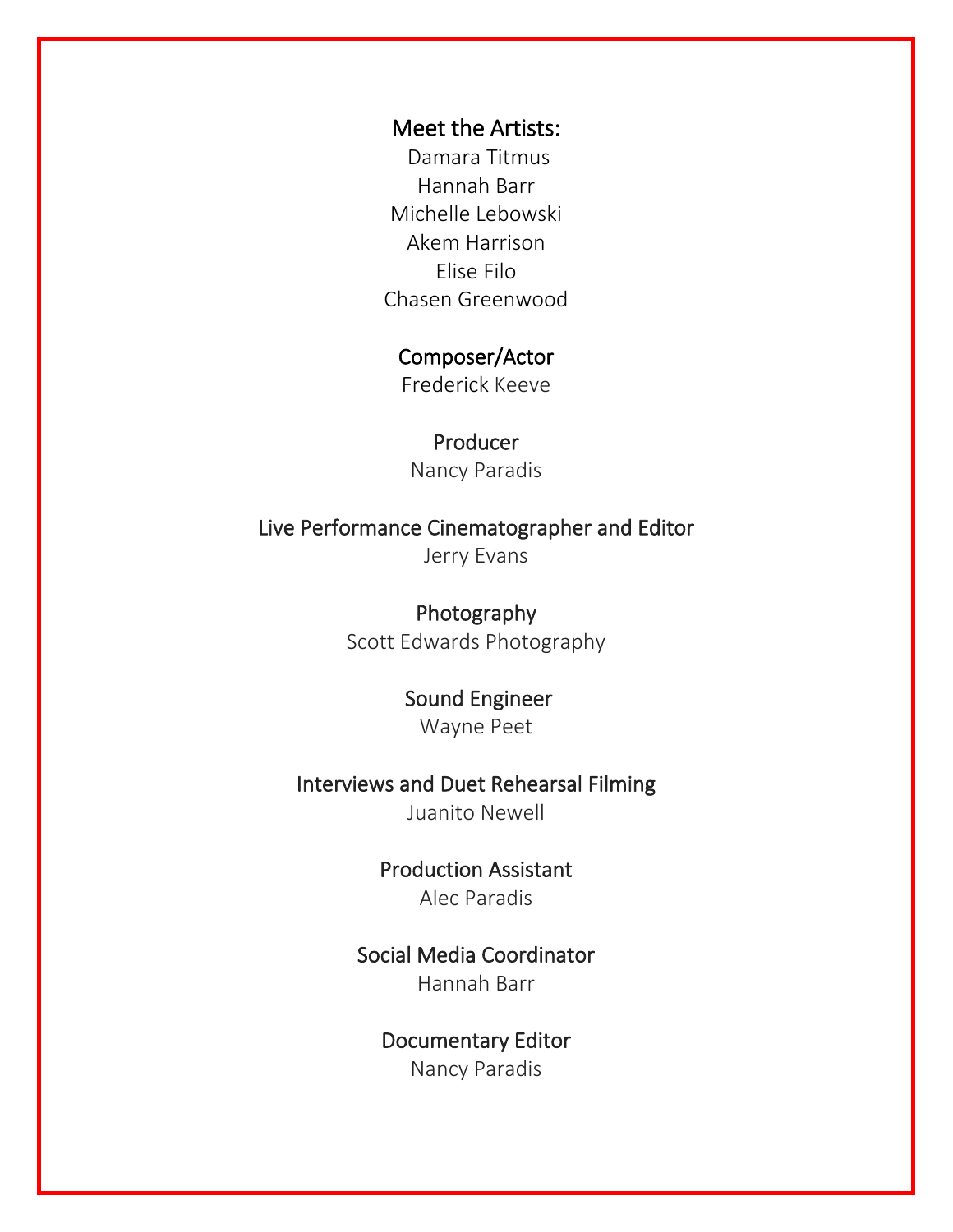Music from the Heart Album Produced by LA Dance Moves and Keeve Productions Available on all platforms [Frederick Keeve Music from the Heart](https://frederickkeeve.hearnow.com/music-from-the-heart)



Consider helping LA Dance Moves create again!



[LA Dance Moves/Sponsorship](https://www.ladancemoves.com/sponsorship) 

Make a Tax-Deductible Donation: [LA Dance Moves/support](https://www.ladancemoves.com/support) 



Thank you for your support of LA Dance Moves